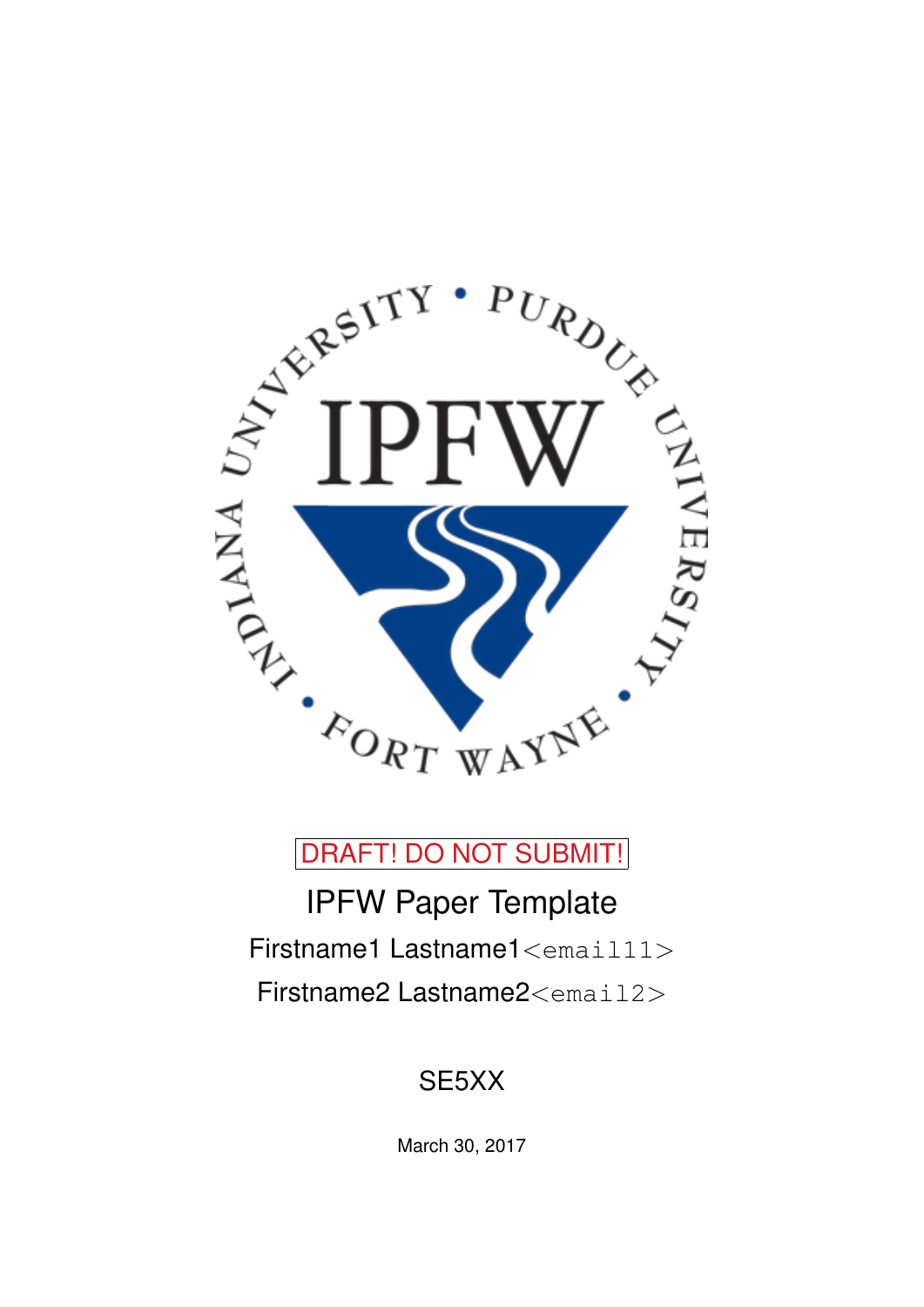### **List of Corrections**

# **LATEX Hints**

- Put one sentence per line
- Compile the document often and look for errors. If you find one, try commenting out the area to locate the source of the problem.
- Watch out for & and %. They have to have a left-slash in front of them.

### <span id="page-1-0"></span>**1 Introduction**

**cochrand Note: Don't forget to write the introduction. cochrand Warning: Really, don't forget to write the introduction.** What is the idea? What is it called and why? Who is the target customer?

#### **1.1 Customer Needs**

What would a customer need the item to do? Using Axiomatic Design theory, this is stated as a numbered list of Customer Needs(CN) [\[1\]](#page-4-0). The top level is  $CN_0$ . This is often (but not always) decomposed into  $CN_1$ ,  $CN_2$ , etc. Here is an example of a top level:

**CN**<sup>0</sup> A transfer bin for whole salmon, compatible with the SureTrack grader, cheaper and less prone to cracking due to skewing. The bin should be adaptable to a pure transfer task and be able to discharge anywhere along its path without accidental discharge. [\[2\]](#page-4-1)

# **2 Prior Art**

What exists that is similar? How is yours better/distinctive? Give at least two examples and quantify the differences (numeric values). If you say something is cheaper, you need to give the costs for both items.

#### **Sources**

You will want to cite all these similar concepts/products. As an example of a citation, Carryer et al. [\[3\]](#page-4-2) is the textbook for T-411-MECH Mechatronics 1.

### **3 Design**

As previously mentioned, using Axiomatic Design Theory is a good way to develop your design. Here is a brief synopsis from Omarsdóttir et al.[\[4\]](#page-4-3):

Rather, the focus was placed on developing comprehensive FR and DP lists, then evaluating the coupling between them. This coupling is symbolized in a design matrix, which is a Cartesian product of all FR and DP combinations [\[5,](#page-4-4) [6\]](#page-4-5). Where there is an interaction between an FR and DP,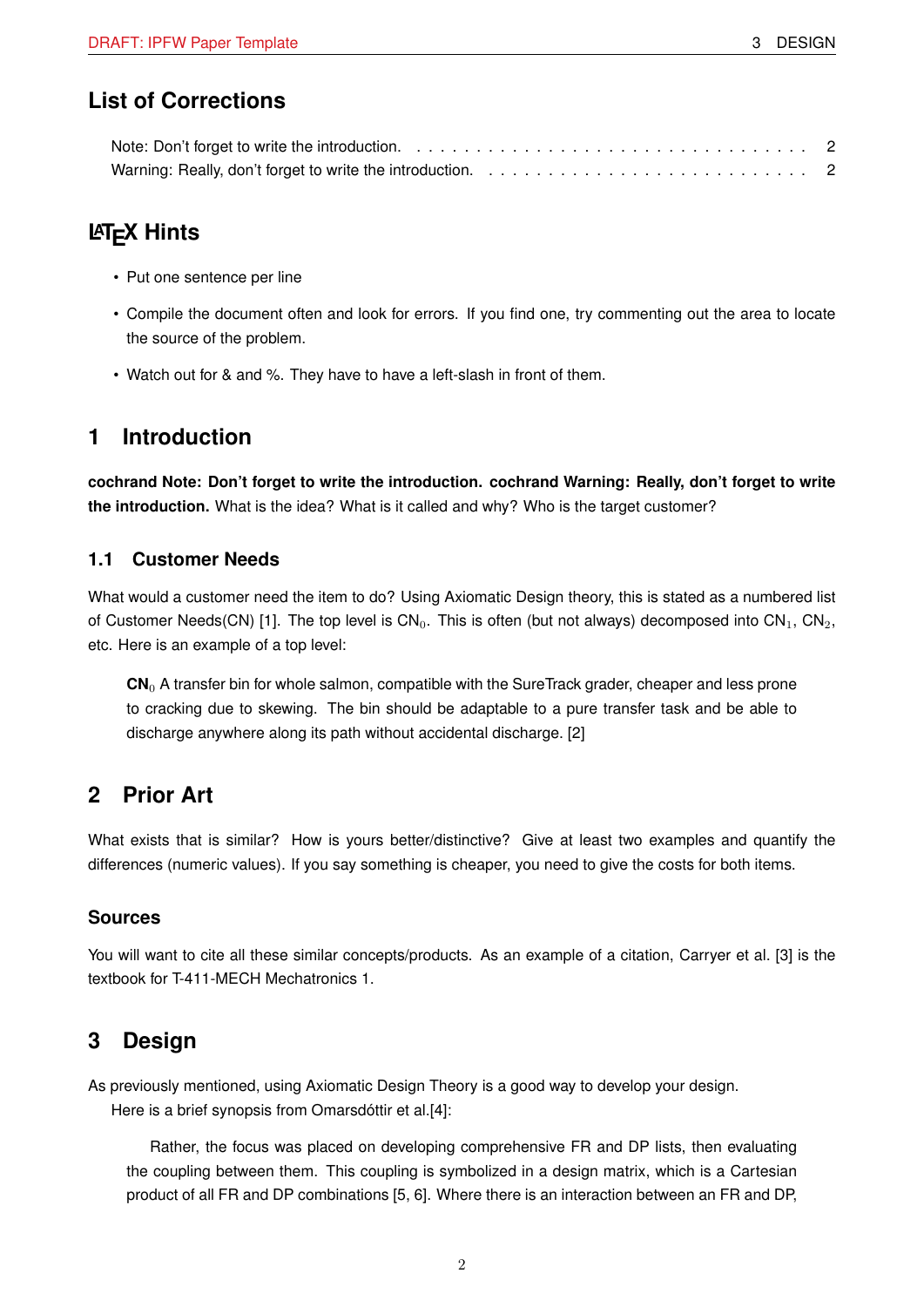<span id="page-2-0"></span>

| ID | Functional Requirement Design Parameter |                  |
|----|-----------------------------------------|------------------|
| 1. | Contain product                         | Main weldment    |
| 2  | Move product                            | Support system   |
| З  | Discharge product                       | Discharge system |

Table 1: First level FR-DP mapping. [\[2\]](#page-4-1)

this is denoted by a non-zero coefficient, or in the case of the value being unknown, simply a placeholder variable  $X$ . Minor levels of coupling, often considered higher-order effects, are annotated with  $x$  to show their lessened effect. A diagonal matrix is "uncoupled" and satisfies the Independence Axiom: "to maintain the independence of the functional requirements (FRs)" [\[7\]](#page-4-6). Such a design can be easily optimized by adjusting a particular FR or DPs without affecting others. A diagonal matrix indicates a "decoupled" or "path-dependent" solution, which can still be optimized, but the ordering of parameter choice selection becomes important. All other design matrices are "coupled" and may have a usable local solution but usually resist modification and optimization [\[7\]](#page-4-6). Needless to say, the focus is on minimizing coupling wherever it may appear.

ADT's second axiom is "minimize the information content of the design." Simply put, ensure that the design has the highest probability of meeting the stated FRs. When systems are not able to meet FRs all of the time, this is denoted in ADT as "complexity" and is deeply explored in [\[8\]](#page-4-7). As will become apparent in the next section, this axiom became integral to the design of the interaction between the robot and its chess pieces. Finally, any factors to be considered that are not functional are categorized as "Constraints." These are often resource-focused and affect all of the design decisions; they need to be revisited often especially when choosing between otherwise equivalent implementations.

The first axiom is often called the Independence Axiom, and the second, the Information Axiom.

From the Customer Needs, we build a list of Functional Requirements.

Again, we start with a top-level  $FR_0$ : "Contain 25 kg of fish on SureTrack conveyor until release is triggered" From this, a top-level Design Parameter  $DP_0$ : Gable-reinforced stainless-steel locking bin with bi-directional discharge [\[2\]](#page-4-1).

We continue a "zig-zag" procedure to decompose and map the FRs to the DPs as shown in Table [1.](#page-2-0) From this mapping we develop a design matrix as shown in Equation [1](#page-2-1) from [\[2\]](#page-4-1).

<span id="page-2-1"></span>
$$
\begin{Bmatrix} \mathsf{FR}_{1} \\ \mathsf{FR}_{2} \\ \mathsf{FR}_{3} \end{Bmatrix} = \begin{bmatrix} X & 0 & X \\ 0 & X & 0 \\ 0 & 0 & X \end{bmatrix} \begin{Bmatrix} \mathsf{DP}_{1} \\ \mathsf{DP}_{2} \\ \mathsf{DP}_{3} \end{Bmatrix}
$$
 (1)

This matrix is de-coupled i.e. path-dependent, meaning it can be optimized, but the order matters.

Often people ask how to include a graphic with automatic sizing. In Figure [1,](#page-3-0) the width of the graphic is tied to the width of the allowed text. In Figure [2,](#page-3-1) the height is set to a specific value.

#### **4 Schedule**

Rough schedule of how you will perform the tasks. A per-week estimation is sufficient. This should be in a table or list.

- Week 1: Brainstorm, search for parts
- Week 2: Finish literature review and proposal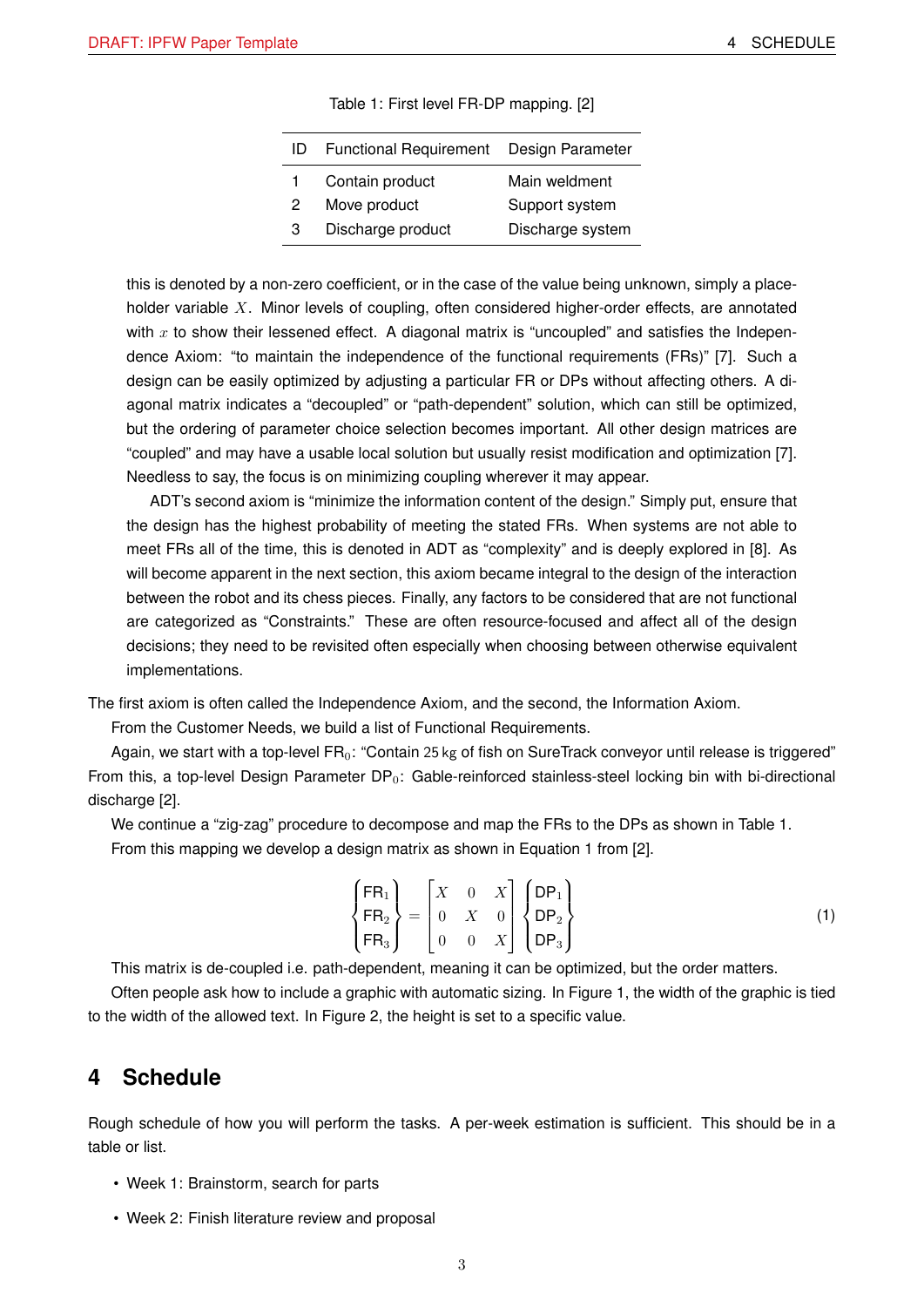<span id="page-3-0"></span>

Figure 1: Modular dependency diagram for a toy decomposition.

<span id="page-3-1"></span>

Figure 2: Circuit diagram of a simple switching system.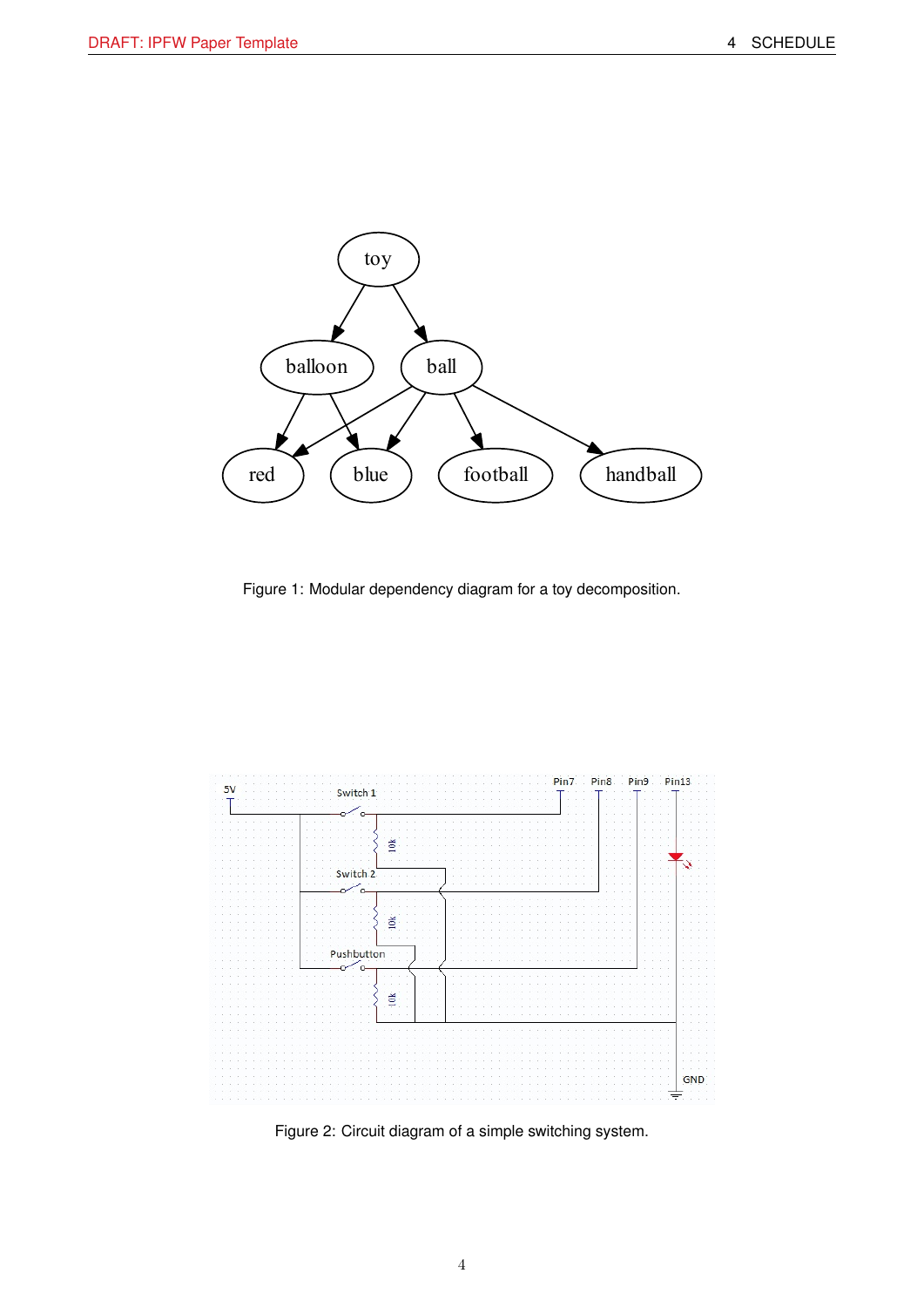<span id="page-4-8"></span>

| Vendor | Model Description Each Each Quantity | USD ISK |       | Total<br>ISK |
|--------|--------------------------------------|---------|-------|--------------|
|        | SparkFun 123 RedBoard 40.00 6000 1   |         |       | 6000         |
|        |                                      |         | Total | 6000         |

|  |  | Table 2: Bill of Materials example |  |
|--|--|------------------------------------|--|
|--|--|------------------------------------|--|

### **5 Bill of Materials**

Make a table of what you will need, quantity, vendor, and cost. See Table [2](#page-4-8) for an example. You should be able to give this parts list to Hrannar (or someone else) and they will be able to purchase exactly what you want without asking questions. At the bottom should be a total in ISK. Don't forget to estimate VAT and import Tariffs.

### **6 Impact**

If successful, what impact will this design have? How easy is it to turn into a business? What would you expect for volume/sales?

#### **References**

- <span id="page-4-0"></span>[1] N. P. Suh, *The Principles of Design.* Oxford University Press, 1990.
- <span id="page-4-1"></span>[2] K. Gerhard and J. T. Foley, "Redesign of the Suretrack grader transfer bin using Axiomatic Design," in *Procedia CIRP, 10th International Conference on Axiomatic Design (ICAD)*, A. Liu, Ed., vol. 35, Procedia CIRP. Xi'an, China: Elsevier ScienceDirect, 2016, p. 6.
- <span id="page-4-2"></span>[3] J. E. Carryer, R. M. Ohline, and T. W. Kenny, *Introduction to Mechatronic Design*. Pearson Education, 2011.
- <span id="page-4-3"></span>[4] F. Y. Ómarsdóttir, R. B. Ólafsson, and J. T. Foley, "The axiomatic design of chessmate: a chess-playing robot," in *Procedia CIRP, 10th International Conference on Axiomatic Design (ICAD)*, A. Liu, Ed., vol. 35, Procedia CIRP. Xi'an, China: Elsevier ScienceDirect, 2016, p. 6.
- <span id="page-4-4"></span>[5] D. S. Cochran, J. T. Foley, and Z. Bi, "Use of the Manufacturing System Design Decomposition for Comparative Analysis and Effective Design of Production Systems," *International Journal of Production Research*, p. 24, 2016.
- <span id="page-4-5"></span>[6] E. M. Benavides, *Advanced engineering design - An integrated approach*. Woodhead Publishing, 2012.
- <span id="page-4-6"></span>[7] N. P. Suh, *Axiomatic Design - Advances and Applications*. Oxford University Press, 2001.
- <span id="page-4-7"></span>[8] ——, *Complexity*. Oxford University Press, 2005.
- [9] A. Liu, Ed., *10th International Conference on Axiomatic Design (ICAD)*, vol. 35, Procedia CIRP. Xi'an, China: Elsevier ScienceDirect, 2016.